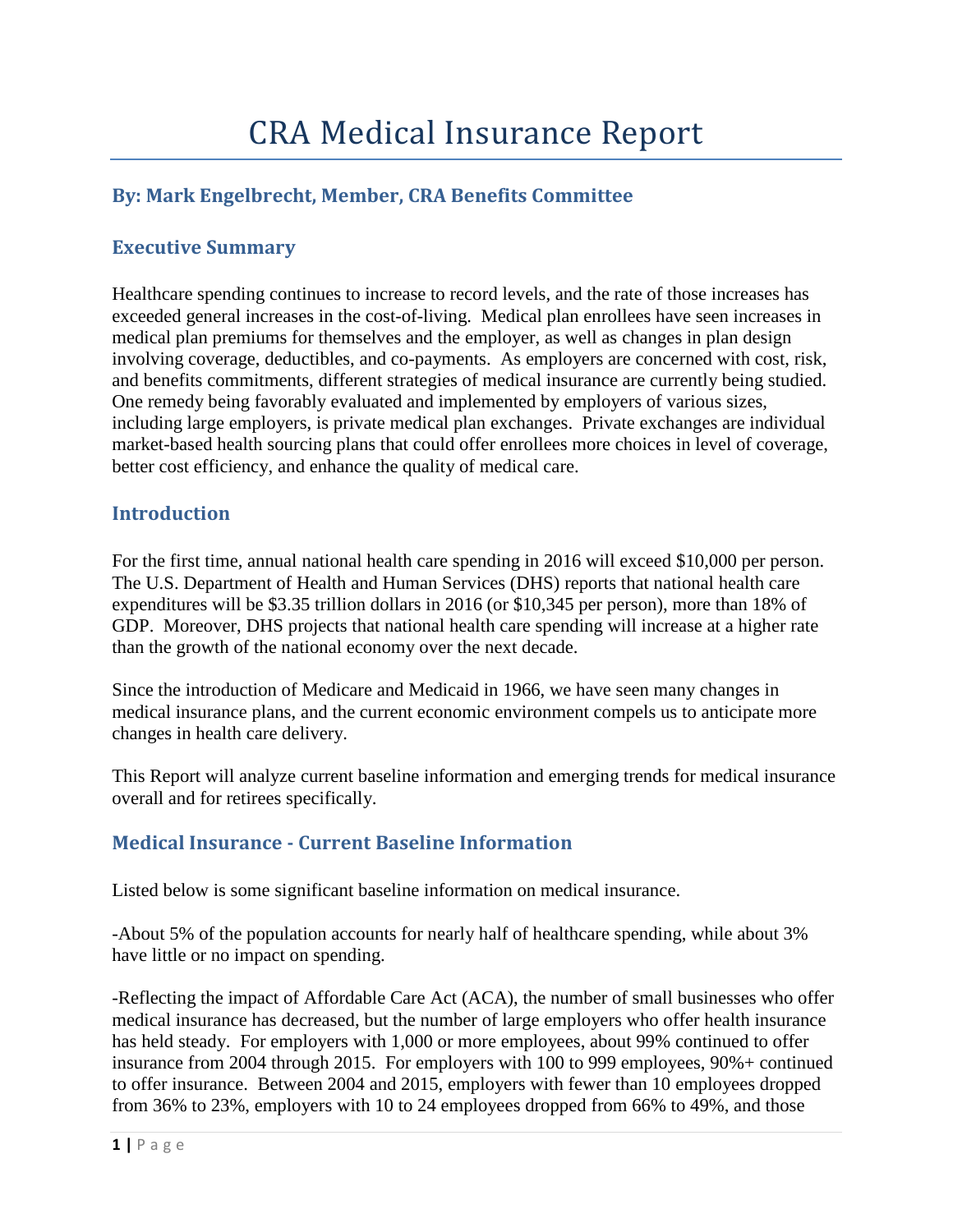with 25 to 99 employees dropped from 81% to 74%. Small employers, who before ACA often faced higher and volatile cost increases, may have decided that ACA requirements (coverage and affordability regulations, for example) have made medical insurance too expensive and risky.

-Dropping medical insurance could be a benefit for some low income employees (400% of federal poverty level) who are eligible for an ACA subsidy.

-It is estimated that at least 14 million non-elderly Americans will lose their private insurance by 2019.

-Of employers who provided medical coverage, participation rates were 73% and 83% in the private and public sectors, respectively.

-Reflecting the impact of ACA, relatively small percentages of employers with 50 or more FTEs (Full-Time Equivalents) have switched those FTEs to part-time or reduced the number of FTEs to be hired. Also, as a result of ACA, health coverage in rural counties has increased 8% since 2013, and the share of rural Americans unable to afford needed care decreased almost 6%.

-Concerning single/family coverage, employee share of premiums in 2015 were 21%/32% and 13%/29% for the private sector and public sector, respectively.

-Average annual premiums for employer-sponsored health insurance in 2015 were \$6,251 for single coverage and \$17,545 for family coverage.

-Between 2005 and 2015 for family coverage, average employee contributions increased from \$2,713 to \$4,955 (up 83%), average employer contributions increased from \$8,167 to \$12,591 (up 54%), and average total premiums increased from \$10,880 to \$17,546 (up 61%).

-Between 2000 and 2015, premiums for family coverage increased more than overall inflation (2000-2015: 69% vs. 14%; 2005-2010: 27% vs. 12%; 2010-2115: 27% vs. 9%).

-The CPI for medical care has increased 5.56% per year since 1980. Health care benefit costs for large employers are expected to increase 6% in 2017. These increases in costs are more than the overall CPI (recently below 2%) and salary budget increases (about 3%).

-Approximately 20% of employees are in family coverage with an annual total premium for family coverage of at least \$21,054, and approximately 20% of employees were in plans where the family premium is less than \$14,036.

-Covered workers contribute on average 18% of the premium for single coverage and 29% of the premium for family coverage; these amounts have not changed much since 2010. Workers in the private sector paid about one-half more on a percentage basis than public sector workers.

-52% of covered workers in 2015 are in PPO plans, 24% are in a high-deductible plan with a savings options (HDHP/SO), 14% are in HMOs, 10% are in a POS (point-of-service) plan, and 1% are in an indemnity plan.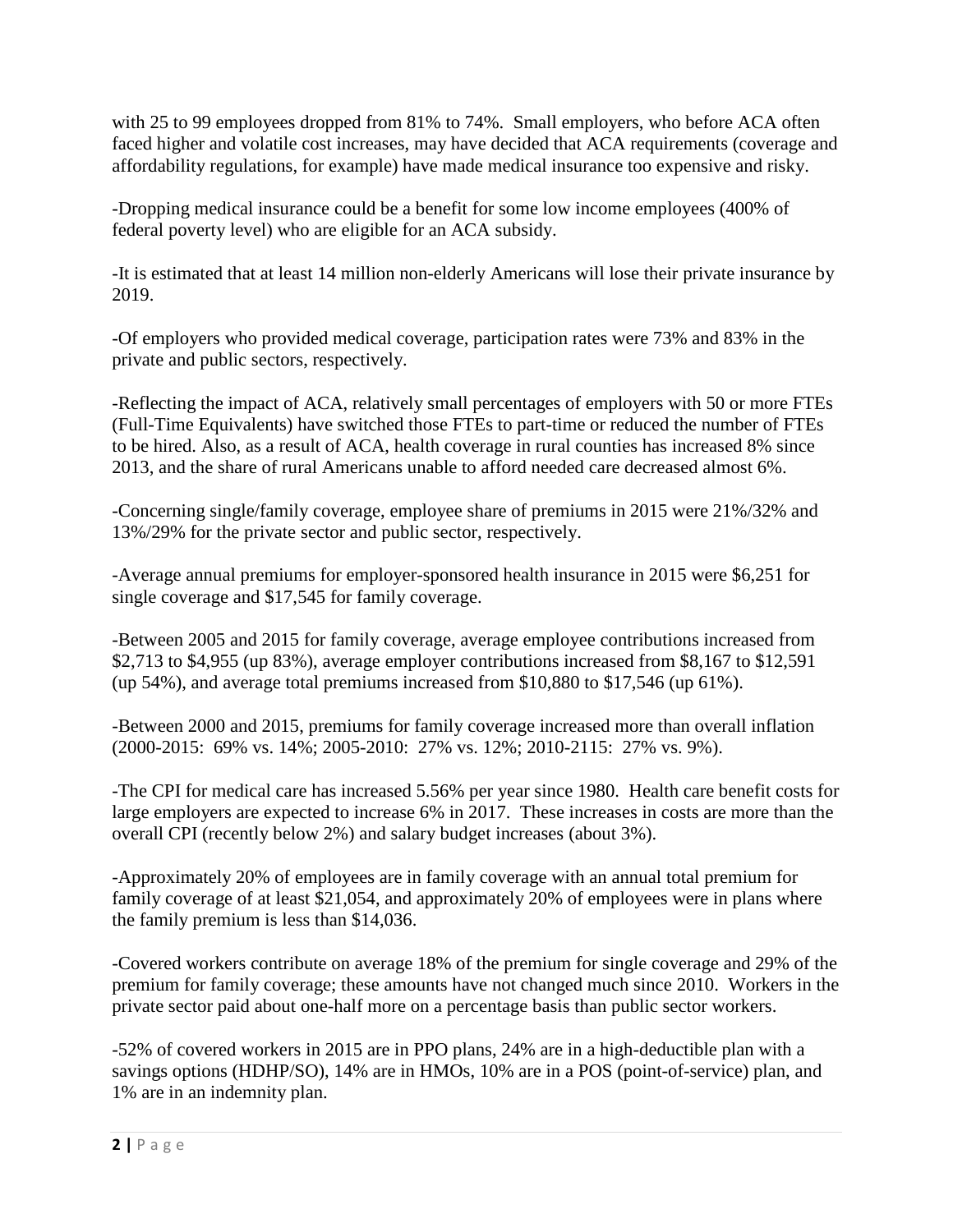**-**Approximately 80% of covered workers have a general annual deductible that must be met before most services are paid for by the plan, besides other costs such as copayments or coinsurance for hospitalizations, outpatient admissions, etc.

-Annual deductibles in 2015 averaged \$1,318 for single coverage, up from \$1,217 in 2014 and \$917 in 2010.

-General annual deductible components of medical plans are more popular and have grown from 55% of plans in 2006, to 70% in 2010, and to 81% in 2015. The average deductible for all covered workers in 2015 is \$1,077, up 67% from \$646 in 2010, and 255% from \$303 in 2006.

-Approximately 70% of covered workers pay a copayment (a fixed dollar amount) for office visits, in addition to any general annual deductible their plan may have.

-Nearly all plans contain some prescription drug coverage. Cost sharing may be based on whether a prescription drug is a generic, a brand-name, a specialty drug, and on the plan's formulary. Plans also have three or more (about 80%) or four or more (about 25%) tiers of cost sharing. Some drug plans have a separate deductible.

-Health risk assessments, biometric screenings, health promotions, and wellness programs are becoming more popular.

-Employers are utilizing Health Reimbursement Accounts (HRA), which are employer-funded, tax-advantaged health benefit plans that reimburse enrollees for out-of-pocket expenses and health care premiums.

-More than 80% of employees at large firms are covered by plans that are self-insured. More than half are covered by partial or fully-funded plans, including those who are covered by stop loss coverage which provide additional coverage for high-cost claims.

-Employer-sponsored insurance covers over half of the non-elderly population (147 million people in total).

-Those who are aged 18 to 34 represent almost half of the uninsured, as many in the group are not overly concerned about a lack of coverage since medical insurance is viewed as too expensive and a poor investment.

-Job-related website CareerBuilder reports that more job candidates say that the quality of employer-provided medical coverage is now a top consideration when evaluating job offers. About 40% of employers report that medical benefits are effective in attracting and retaining workers.

## **Retiree Medical Insurance - Current Baseline Information**

Listed below is some noteworthy baseline information on retiree medical insurance.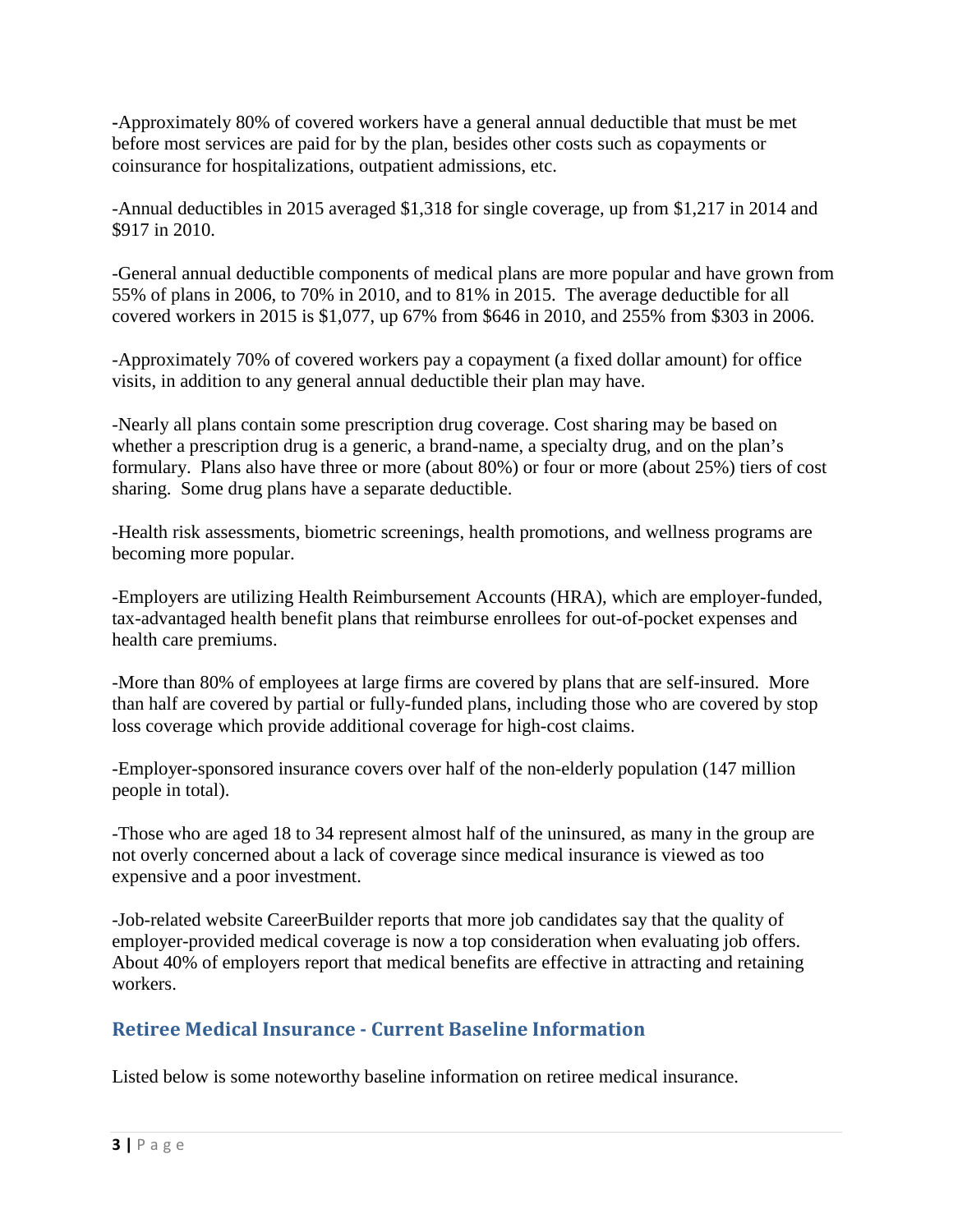-Since 1988, the number of large firms offering retiree health benefits has declined 38%.

-23% of large firms that offer health benefits in 2015 also offered retiree health benefits, similar to the 25% in 2014.

-92% of those employers who have retiree plans offer medical coverage to those who retire before age 65, and 73% of employers offer Medicare supplement medical plans to those on Medicare.

-In general, retirees do not have enough savings to finance their retirement. For those aged 65, average men and women will need \$129,000 and \$146,000, respectively, to have a 90% chance of satisfying their health care costs. This is contrasted with the average retirement plan (such as a 401k) balance of \$14,500 for those aged 55 to 64.

### **Medical Insurance - Emerging Trends**

Historically, medical plans have experienced higher premiums, larger deductibles and copayments, more restrictive case management, capping subsidies, changing benefits for new hires (for example, BP has a different level of retiree medical benefits for those hired April 1, 2014 or later), etc. In the future, we should also expect various creative strategies to be aggressively evaluated. Listed below are some examples that are being considered or implemented.

-Larger employers are more likely to offer tiered networks; however, some of these employers are reducing their network tiers by eliminating provider networks in order to reduce costs. Large employers are also more likely to offer high performance plans, which identify providers who provide better and more efficient care.

-Defined contribution subsidies are increasingly seen as a strategy for employers to gain better control over costs.

-Telemedicine, where the patient and the medical practioner exchange information through webcasts and other electronic means, is being increasingly utilized.

-Up to 50% of employers are expected to have considered the use of private exchanges by 2018. Private exchanges, which should not to be confused with public exchanges or the marketplace associated with the ACA, are arrangements designed by medical insurance companies, brokerage firms, and consultants (such as Willis Towers Watson, Aon Hewitt, and Mercer) to provide enrollees different coverages and insurer options. In 2014, three million people had medical insurance on private exchanges, with growth to six million enrollees in 2015 and 40 million expected by 2018. These exchanges provide a variety of benefit packages, including those with higher or lower premiums, co-payments, deductibles, and other coverage options. Enrollees would be able to select the plan that meets their needs from among many competing plans. These plans normally support enrollees with assistance in selecting plans (including personalized, one-on-one guidance with licensed experts) based on cost considerations, preferred doctors, etc. With private exchanges, the employer delegates much of the medical plan design to these private exchanges, so the role of the employers would be simplified and would change the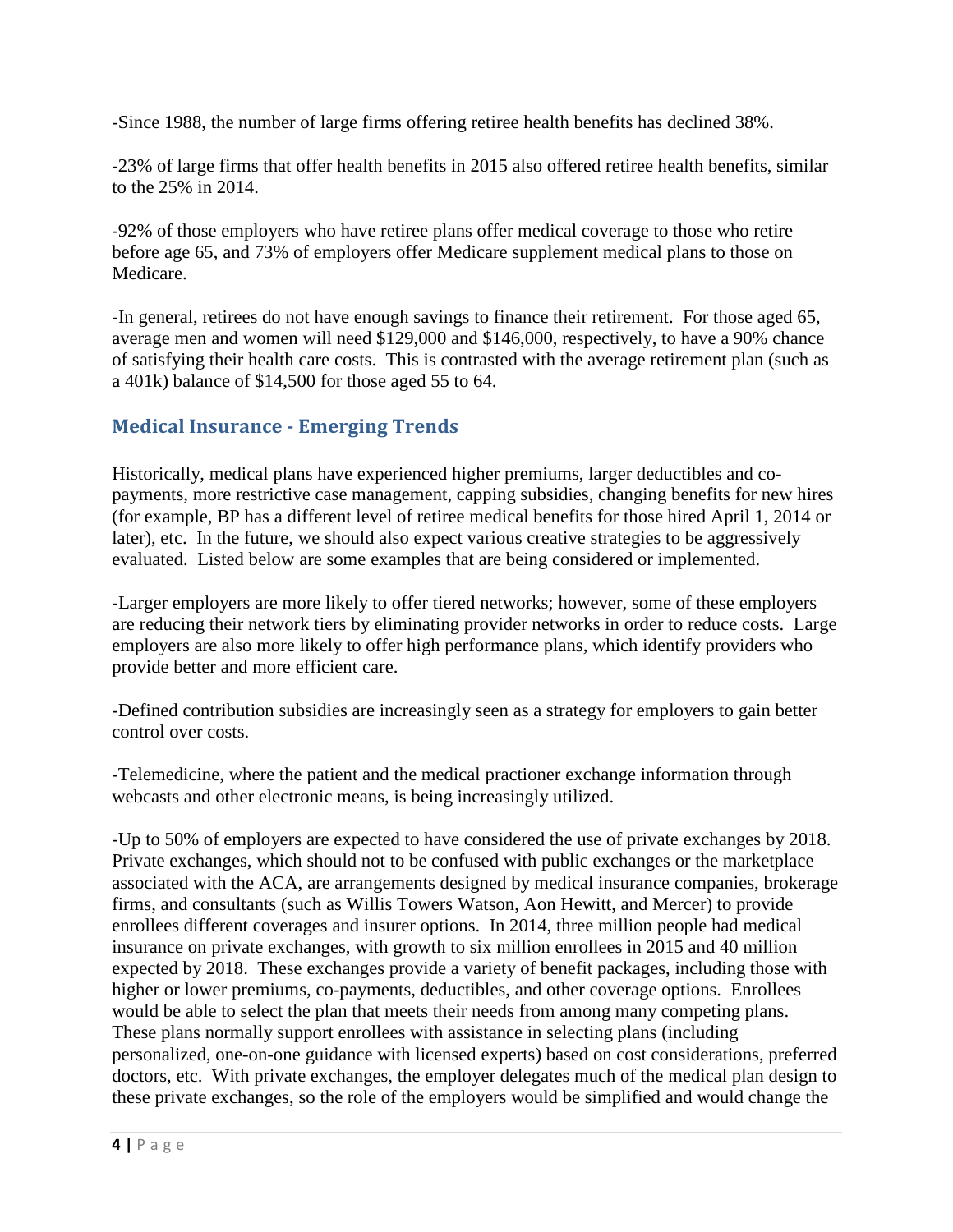relationship between the employers and medical plan participants. Thus, these private exchanges are increasingly being viewed as a long-term solution, as well as being applicable to both active and retired employees. For enrollees, available choices and options may be advantageous. So far, these private exchanges have evolved into sophisticated solutions over the last decade with successes in quality coverage. One unanswered question is whether these exchanges will help keep overall medical costs more under control. Also, will participating employers keep their subsidy flat or raise the subsidy as healthcare costs increase over time?

-Professional Employment Organizations (PEO) are being scrutinized as a strategy to reduce benefit costs. In a PEO arrangement, employees are in a co-employment relationship with their employer and the PEO, which handles and administers employee-related issues such as benefits (including medical). PEOs now support between 156,000 to 180,000 small businesses, with about 100,000 businesses currently being added annually.

-Beginning in 2020, the 40% excise tax, mandated under the ACA for medical plans that cost more than \$10,200 for single coverage and \$27,000 for family coverage, is expected to be a major reason for employers who have these "Cadillac plans" to evaluate retiree medical plans over the next several years. A private exchange may be favorably viewed as the best strategy to minimize or eliminate this tax risk.

-Employers will increasingly offer financial incentives for employees to participate in wellness programs, including, for example, meeting various health-related targets.

-Health insurers are leaving the ACA exchanges. A recent study determined that health insurers providing coverage through ACA exchanges lost \$2.7 billion in 2014, and losses in 2015 are continuing. Humana, Aetna, Texas Blue Cross, and United Healthcare are among those with large losses. For example, United Healthcare lost \$720 million in ACA exchanges. Accordingly, many insurers, such as United Healthcare, pulled out of many exchange plans in various states. These exchanges have experienced increased costs, as a higher number of older, less healthy people and fewer younger, healthier people participate. Thus, those who must purchase policies on remaining exchanges have rising premiums and more limited choices of doctors and hospitals. The Justice Department has had concerns about mergers of health insurers (such as Anthem-Cigna and Aetna-Humana) as the Department feels these merged firms could have too much power to set rates and limit enrollees' options. Ironically, ACA encourages mergers of hospitals and other providers consistent with ACA's goal to improve efficiency. Also noteworthy is that many doctors feel incented to leave their independent practices for employment elsewhere due to rising costs of their practices. What might be the remedy? Some believe that the best future option may be a government-run health insurance program (similar to the European model of socialized medicine).

-Over the past several years, the overall economic conditions kept consumer spending (including medical care spending) down. Now, it is possible that a somewhat improving economy and economic growth will stimulate health care spending, which could impact premiums and plan designs.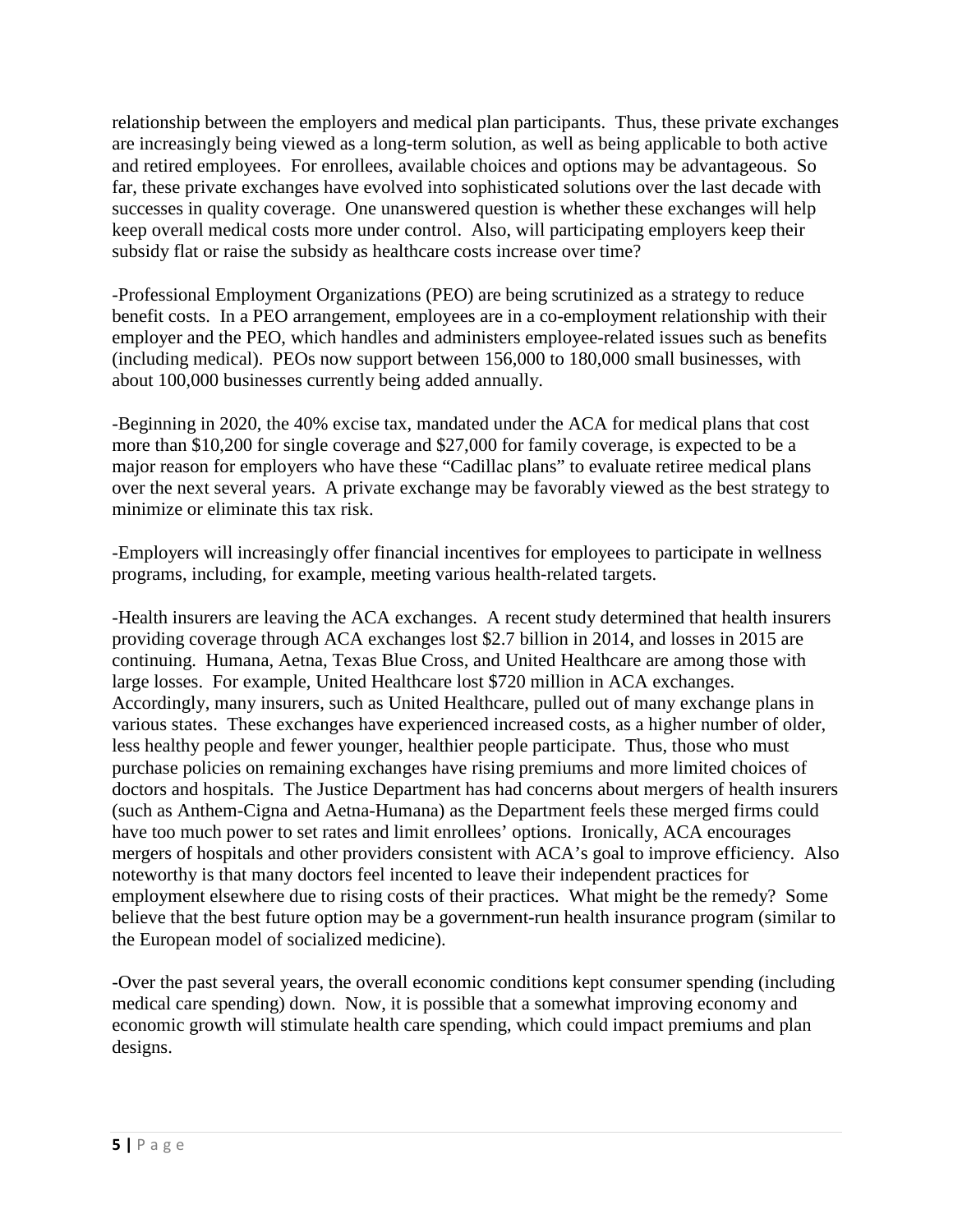## **Retiree Medical Insurance – Emerging Trends**

There have been general concerns regarding employee retirement plans: transitions from defined benefit to defined contribution plans, workers not being prepared for retirement, workers retiring earlier than expected, the severe problem of financial illiteracy, etc. Retiree medical costs are also attracting attention by employers, as well as retirees where their medical expenses are a large structural component in their overall retirement financial security. Besides emerging trends in medical insurance overall, the following emerging trends are applicable to retiree medical plans.

-A majority of retirees believe that medical costs increased more than anticipated and that they are concerned about future rising costs. Some report delaying treatment or prescriptions to save money.

-Almost 80% of employers with Medicare-eligible retirees are now using or considering public and private insurance exchanges. As employer confidence in exchanges increases, more employers will favorably consider this change in 2016 and 2017.

-31% of employers are now using an individual market solution for retiree health care. 70% of employers have chosen a private exchange, with options of a range of health plans with advisory services to ensure enrollees select the best appropriate coverages. Chrysler, General Motors, and Ford adopted this strategy for salaried former employees. Alcoa, IBM, AT&T, and Time Warner are now moving retirees to private exchanges. General Electric disclosed that it will save \$3.3 billion by using private exchanges for retirees effective 2016. Private administrative platforms or exchanges (with various service options) could be implemented first for Medicare eligible retirees and later implemented for pre-Medicare retirees. Employers with a significant number of retirees across the U.S. may favorably consider marketbased multi-carrier exchanges.

-Concerning prescription drugs for retirees, many employers have already moved to Medicare Part D, and the majority of remaining employers are considering moving, from the Retiree Drug Subsidy (RDS) strategy to Medicare Part D Employer Group Waiver Plan (EGWP) to leverage ACA's additional funding sources for Medicare Part D. RDS tax-favored status was eliminated in 2013, and Medicare Part D was improved (phase-out of coverage gap or 'donut hole' by 2020 and drug discounts for those in the gap beginning 2011).

-Applicable employers are considering splitting active and retiree legal plan structures.

-Some employers are investigating new group-based Medicare Advantage strategies for retirees to provide both medical and prescription drug coverage for Medicare-eligible retirees. However, since these national programs are locally focused with many vendors, local reimbursements have not kept pace with inflation and premiums have increased. Thus, this strategy may not be a longterm solution to manage costs.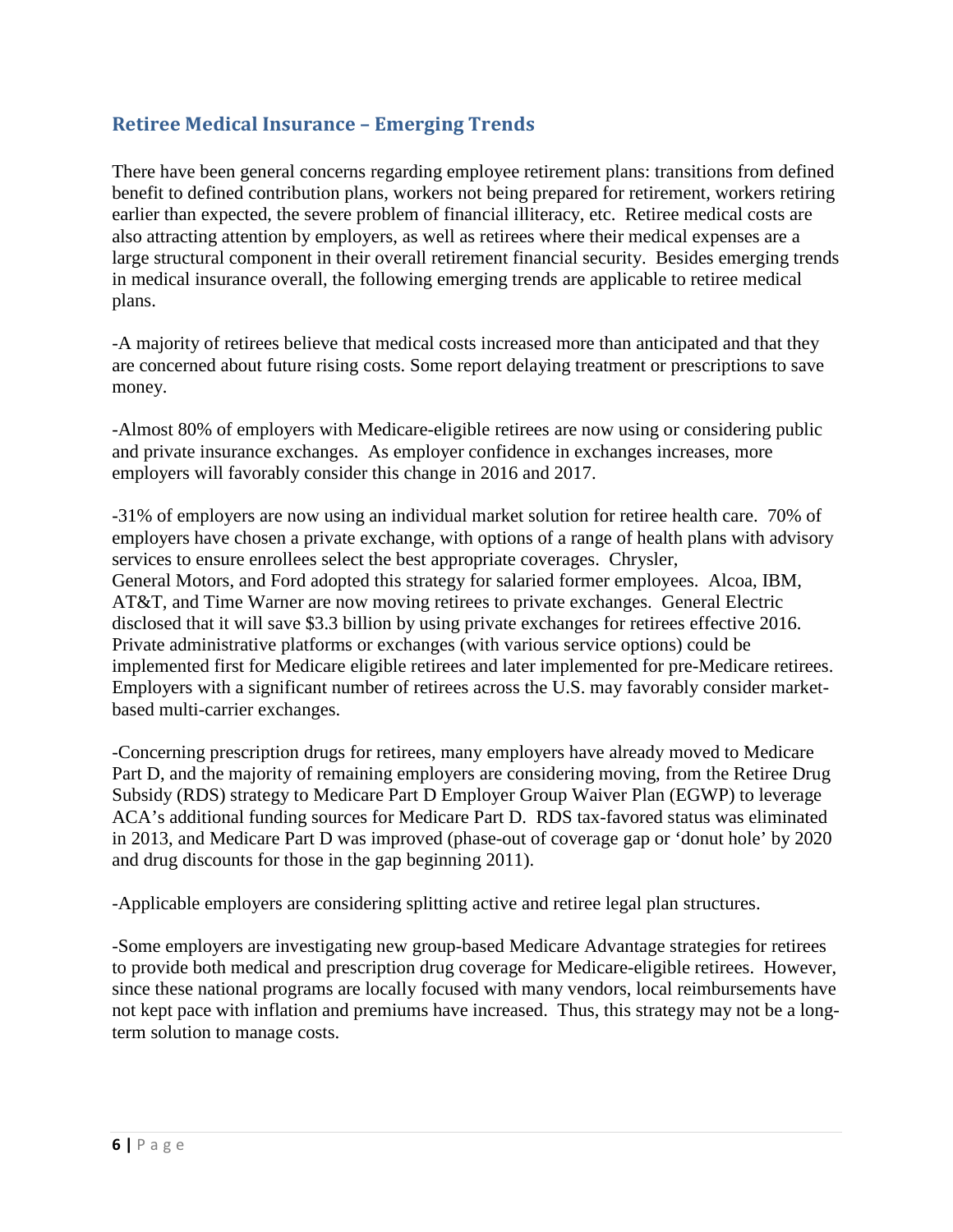-We should expect Medicare to have long-term financial challenges. Medicare will probably be shifting more costs to Medicare supplemental plans. So, employers, in anticipating that costshifting, will need to make plan design changes that mitigate that future financial impact.

-Employer-sponsored Health Reimbursement Accounts (HRA) seem to be within the definition of a required employee-sponsored Minimum Essential Coverage (MEC). However, HRAs preclude retirees from receiving a federal subsidy on a state exchange, so employers who offer HRAs may have to carve out those who desire coverage on a state exchange.

-As they did with retirement plans to reduce risk, employers are considering purchasing life annuities administered by trusts to support current and future retirees, possibly through a private exchange. In these cases, no further funding would be made, so benefits may have to be adjusted if trust assets are insufficient.

-Medicare may be authorized to negotiate prescription drug prices.

-Employers could terminate retiree medical plans and offer retirees information about coverage in exchanges.

## **Conclusion**

The goal of many employers regarding medical care is to achieve corporate cost and risk management objectives while continuing to support benefits commitments.

Directionally, medical plan consumers should be prepared to pay a higher share of costs, as spending someone else's money in a system dominated by third-party payers contributes to increased costs and spending. Otherwise, shortages of available medical care could result in rationing.

With anticipated financial challenges in Medicare (as well as other U.S. social welfare programs), future political and legislative activity, and general medical cost issues, many employers are making or considering changes in plan design now or in the near future. This strategy is considered financially prudent and provides time for both enrollees and employers to understand and prepare for additional pending changes.

It appears that individual market-based health care sourcing strategies are being favorably assessed, with their ability to deal with cost issues and to remove employers from being positioned in an intermediary role between retirees and Medicare. These private market plans could deliver more value through greater plan choice and diversification, better savings potential, and enhanced service and decision support.

Various strategies described here will be problematic, but future medical plan changes may indeed provide superior medical care that is more cost efficient.

Sources of information include the following: -Aon Hewitt